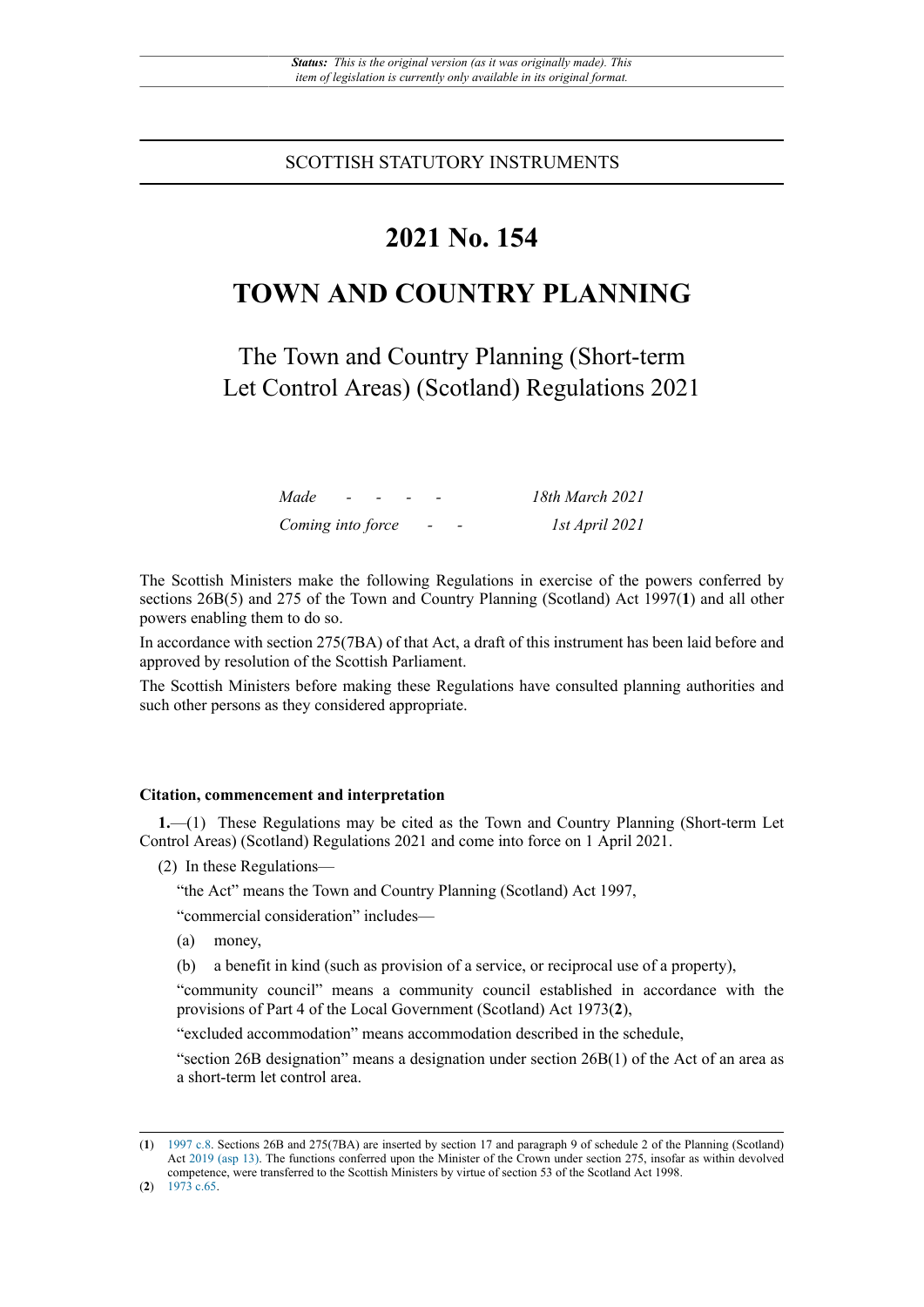#### **Short-term let**

**2.**—(1) For the purposes of section 26B of the Act, and subject to section 26B(3) of the Act, a short-term let is provided where all of the following criteria are met—

- (a) sleeping accommodation is provided to one or more persons for one or more nights for commercial consideration,
- (b) no person to whom sleeping accommodation is provided is an immediate family member of the person by whom the accommodation is being provided,
- (c) the accommodation is not provided for the principal purpose of facilitating the provision of work or services to the person by whom the accommodation is being provided or to another member of that person's household,
- (d) the accommodation is not provided by an employer to an employee in terms of a contract of employment or for the better performance of the employee's duties, and
- (e) the accommodation is not excluded accommodation.

(2) For the purposes of this regulation, a person ("A") is an immediate family member of another person ("B") if A is—

- (a) in a qualifying relationship with B,
- (b) a qualifying relative of B,
- (c) a qualifying relative of a person who is in a qualifying relationship with B, or
- (d) in a qualifying relationship with a qualifying relative of B.
- (3) For the purposes of paragraph (2)—
	- (a) two people are in a qualifying relationship with one another if they are—
		- (i) married to each other,
		- (ii) in a civil partnership with each other, or
		- (iii) living together as though they were married,
	- (b) "a qualifying relative" means a parent, grandparent, child, grandchild or sibling,
	- (c) two people are to be regarded as siblings if they have at least one parent in common,
	- (d) a person's stepchild is to be regarded as the person's child,
	- (e) a person ("C") is to be regarded as the child of another person ("D"), if C is being or has been treated by D as D's child.

#### **Designation of a short-term let control area**

**3.** Before an area may be designated as a short-term let control area for the purposes of section 26B of the Act—

- (a) the planning authority must give notice of the proposed designation in accordance with regulation 4,
- (b) the proposed designation must be approved by the Scottish Ministers, and
- (c) the planning authority must give notice of the designation in accordance with regulation 9.

#### **Notice of proposal to designate an area as a short-term let control area**

**4.**—(1) The planning authority are to give notice of a proposal to designate an area as a shortterm let control area by—

- (a) publishing notice of the proposal—
	- (i) in a newspaper circulating in that area, and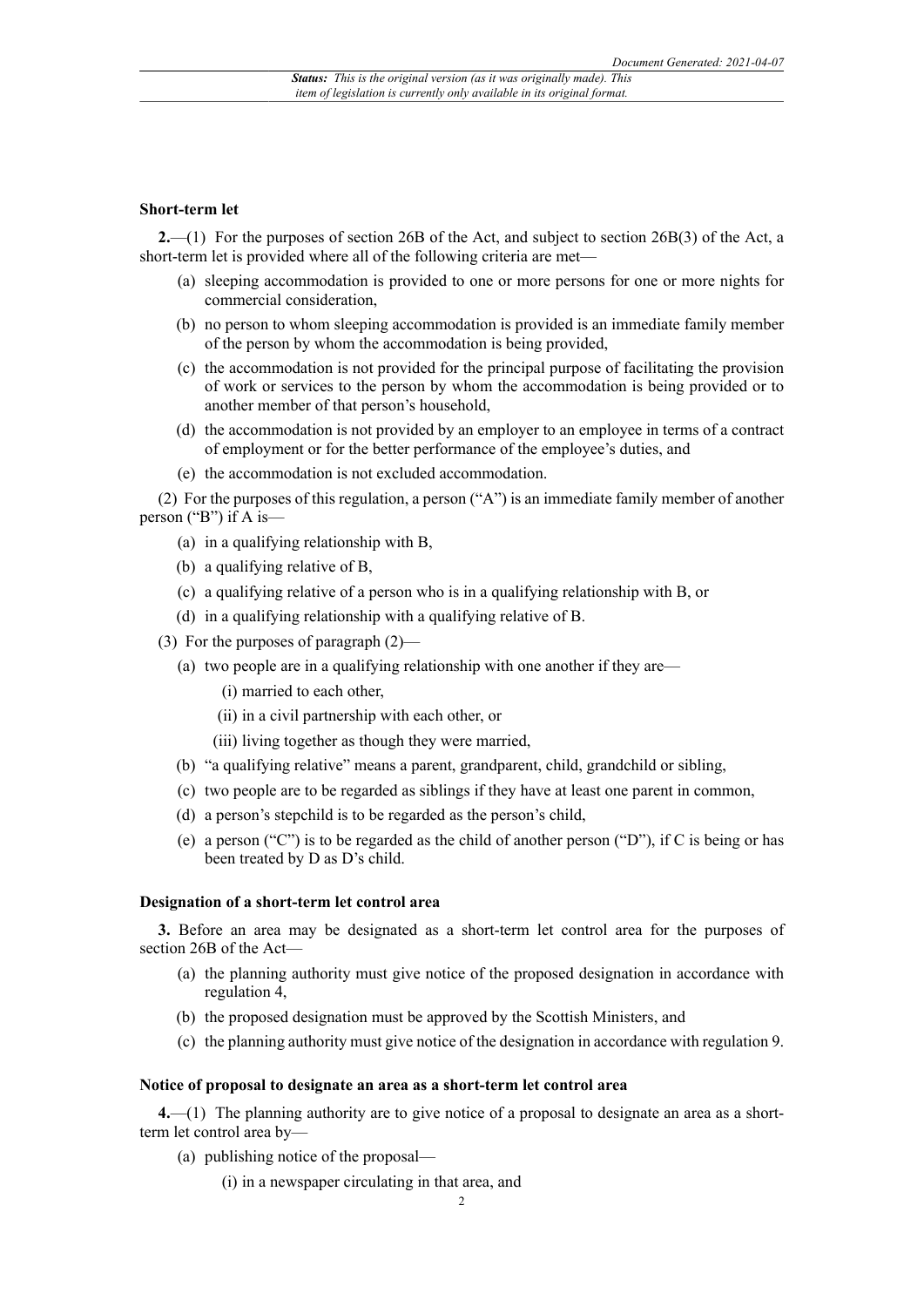(ii) on a website maintained by the planning authority for that purpose,

- (b) sending a notice to each community council within whose area it is proposed to designate an area as a short-term let control area.
- (2) Notice under paragraph  $(1)$  must-
	- (a) contain a statement that the planning authority proposes to designate the area as a shortterm let control area and a description, in general terms, of that area,
	- (b) state how further information in respect of the proposal, including a map of the area which it is proposed to designate, can be inspected free of charge,
	- (c) state how and by what date (being a date not earlier than 28 days after the last date on which notice is given) representations may be made to the planning authority.

(3) The planning authority must make the following information available free of charge on a website maintained by them for that purpose and at an office of the planning authority—

- (a) a map of the area which the planning authority propose to designated as a short-term let control area, and
- (b) a statement setting out the planning authority's reasons why the planning authority propose that the area should be designated as a short-term let control area.

#### **Variation or cancellation of a designation**

**5.** Before a section 26B designation may be varied or cancelled—

- (a) the planning authority must give notice of the proposed variation or cancellation of the section 26B designation in accordance with regulation 6,
- (b) if an effect of the proposed variation would be to include an area within a short-term let control area, the proposed varation must be approved by the Scottish Ministers, and
- (c) the planning authority must give notice of the variation or cancellation of the section 26B designation in accordance with regulation 9.

#### **Notice of proposal to vary or cancel a designation**

**6.**—(1) The planning authority are to give notice of a proposal to vary or cancel a section 26B designation by—

- (a) publishing notice of the proposal—
	- (i) in a newspaper circulating in the area to be excluded from, or included within, the designated short-term let control area by the proposed variation, and
	- (ii) on a website maintained by the planning authority for that purpose,
- (b) sending a notice to each community council for the area which it is proposed be excluded from, or included within, the designated short-term let control area.
- (2) Notice under paragraph (1) must—
	- (a) contain a statement that the planning authority proposes to vary or cancel a section 26B designation, as the case may be, and which indicates, in general terms, the effect of that proposal,
	- (b) state how further information in respect of the proposal can be inspected free of charge, including—
		- (i) a map of the area designated as a short-term let control area by the section 26B designation, and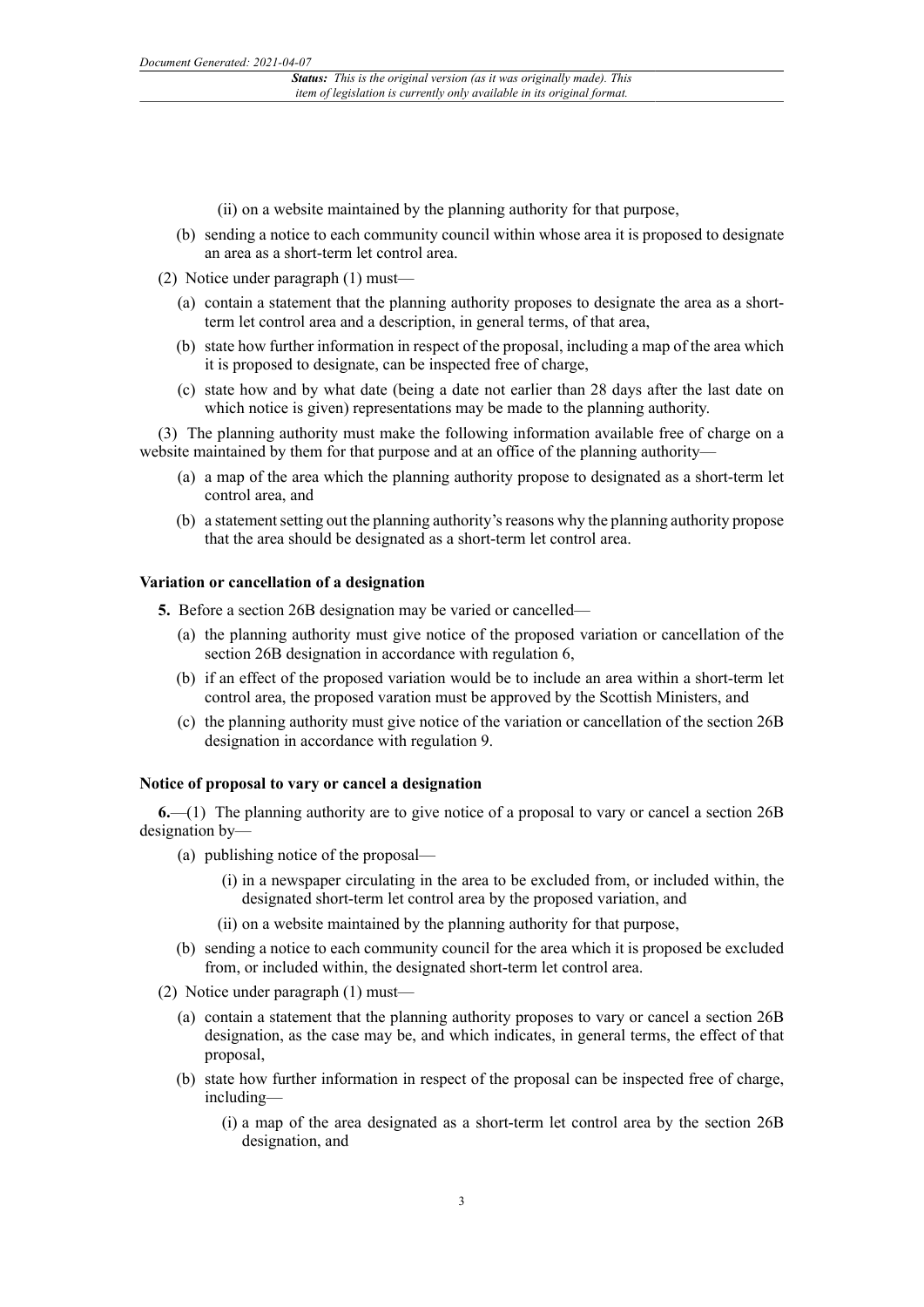- (ii) if the proposal is to vary a section 26B designation, a map of any area which it is proposed to exclude from, or include within, a short-term let control area, and
- (c) state how and by what date (being a date not earlier than 28 days after the last date on which notice is given) representations may be made to the planning authority.

(3) The planning authority must make the following information available free of charge on a website maintained by them for that purpose and at an office of the planning authority—

- (a) a map of the area designated as a short-term let control area by the section 26B designation,
- (b) if the proposal is to vary a section 26B designation, a map of the area which it is proposed to exclude from, or include within, a short-term let control area, and
- (c) a statementsetting out the planning authority'sreasons why the planning authority propose that the section 26B designation should be varied or cancelled, as the case may be.

#### **Modification of proposal following consultation**

**7.**—(1) Subject to paragraph (2), following consultation under regulation 4 or 6, as the case may be, the planning authority may modify the proposal, having regard to any representation made in response to the consultation.

(2) The proposal may not be modified to include an area outwith the area shown on the map referred to in regulation  $4(2)(b)$  or regulation  $6(2)(b)(ii)$ , as the case may be.

#### **Submission to the Scottish Ministers of proposed designation of a short-term let control area**

**8.**—(1) Where following consultation the planning authority intend to proceed to—

- (a) designate an area as a short-term let control area, or
- (b) vary or cancel a section 26B designation,

the planning authority must give notice of the proposal to the Scottish Ministers.

(2) Notice under paragraph (1)(a) must be accompanied by—

- (a) a map of the area which the planning authority propose to designated as a short-term let control area, and
- (b) a statement setting out the planning authority's reasons why the planning authority propose that the area should be designated as a short-term let control area.
- (3) Notice under paragraph (1)(b) must be accompanied by—
	- (a) a map of the area designated as a short-term let control area by the section 26B designation,
	- (b) if the proposal is to vary a section 26B designation, a map of the area which it is proposed to exclude from, or include within, a short-term let control area, and
	- (c) a statement setting out the planning authority's reasons why the planning authority propose that the section 26B designation should be varied or cancelled, as the case may be.
- (4) The planning authority may not—
	- (a) designate the area as a short-term let control area, or
	- (b) vary the section 26B designation to include an area within a short-term let control area,

unless the Scottish Ministers have approved the designation or variation, as the case may be.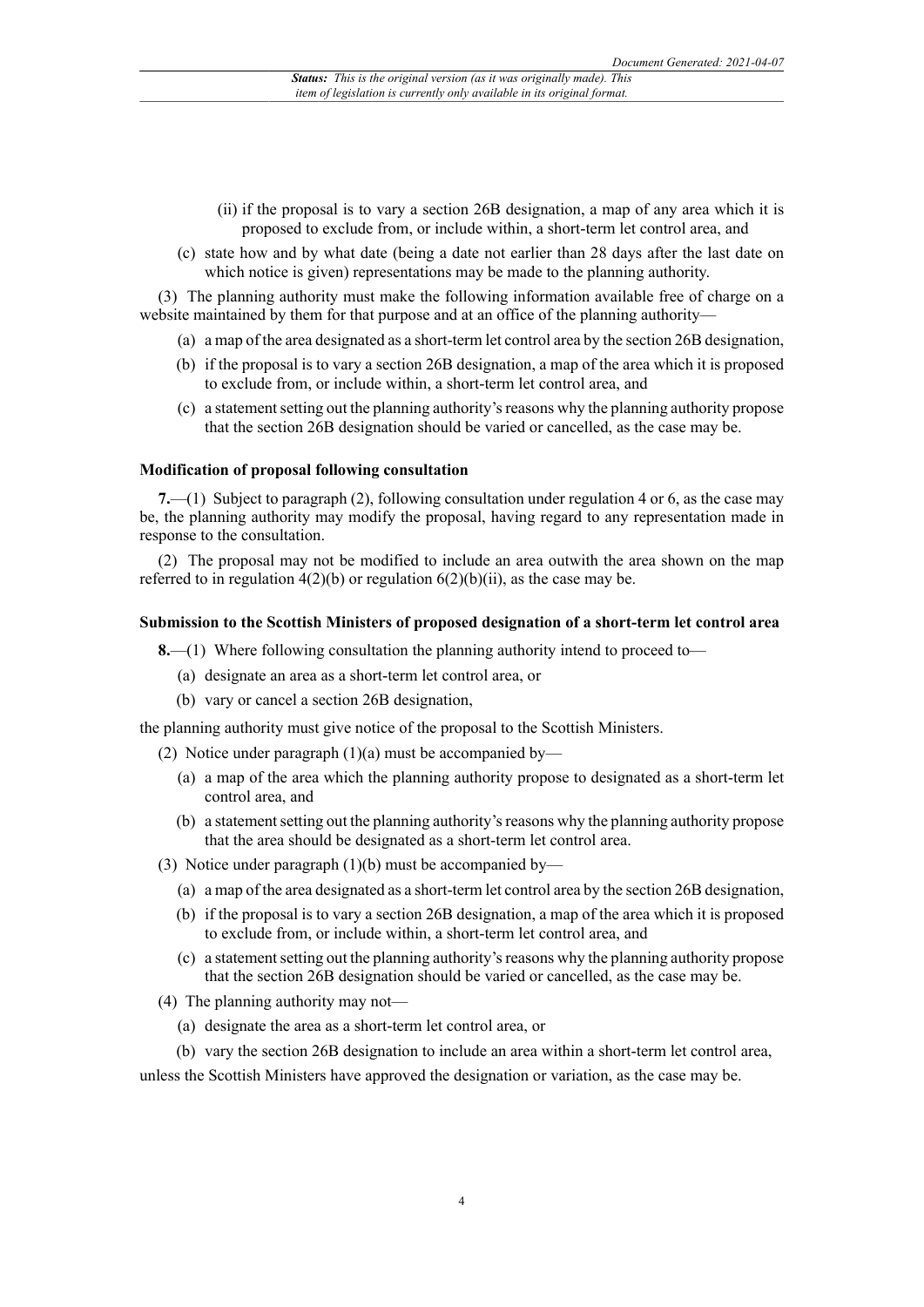#### **Notice of designation or of variation or cancellation of a section 26B designation**

**9.**—(1) Before designating an area as a short-term let control area, or varying or cancelling a section 26B designation, the planning authority must publish notice of the designation, variation or cancellation, as the case may be, in accordance with this regulation.

(2) If approval of the designation or variation by the Scottish Ministers is required under regulation 3 or 5, notice under paragraph (1) is to be given after the Scottish Ministers have given such approval.

- (3) Notice under paragraph (1) must be published—
	- (a) in a newspaper circulating in that area, and
	- (b) on a website maintained by the planning authority for that purpose.
- (4) Notice under paragraph (1) of—
	- (a) the designation of a short-term let control area must state—
		- (i) the date on which the area is to be designated as a short-term let control area (being a date not earlier than 28 days after the date of publication of the notice),
		- (ii) how a copy of a map of the designated short-term let control area can be inspected,
	- (b) variation of a section 26B designation must state—
		- (i) the date on which the variation is to take effect (being a date not earlier than 28 days after the date of publication of the notice),
		- (ii) how a copy of the map of the designated short-term let area as varied can be inspected,
	- (c) cancellation of a section 26B designation must—
		- (i) state the date on which the cancellation is to take effect (being a date not earlier than 28 days after the date of publication of the notice),
		- (ii) identify the section 26B designation to be cancelled.

(5) The planning authority must make a map of the designated short-term let control area, or such area as varied, available for inspection free of charge on a website maintained by them for that purpose and at an office of the planning authority.

St Andrew's House, Edinburgh 18th March 2021

*KEVIN STEWART* Authorised to sign by the Scottish Ministers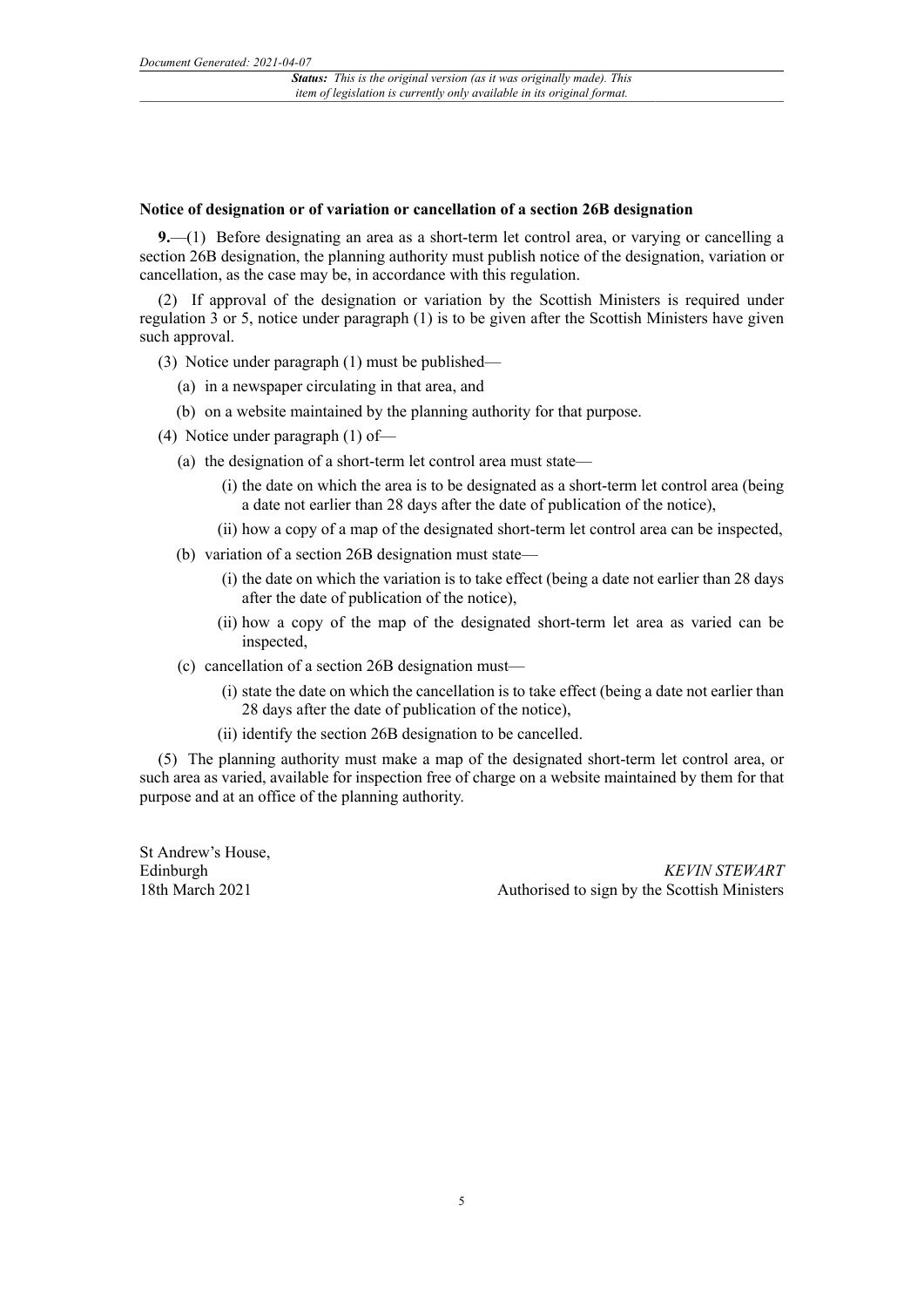*Status: This is the original version (as it was originally made). This item of legislation is currently only available in its original format.*

#### SCHEDULE Regulation 1(2)

Excluded accommodation

- **1.** Excluded accommodation means a dwellinghouse which is, or is part of—
	- (a) a hotel,
	- (b) a boarding house,
	- (c) a guest house,
	- (d) a hostel,
	- (e) residential accommodation where care is provided to people in need of care,
	- (f) a hospital or nursing home,
	- (g) a residential school, college or training centre,
	- (h) secure residential accommodation (including a prison, young offenders institution, detention centre, secure training centre, custody centre, short-term holding centre, secure hospital, secure local authority accommodation or accommodation used as military barracks),
	- (i) a refuge,
	- (j) student accommodation,
	- (k) an aparthotel.
- **2.** In this schedule—

"aparthotel" means a residential building containing serviced apartments where—

- (a) the whole building is owned by the same person,
- (b) a minimum number of 5 serviced apartments are managed and operated as a single business,
- (c) the building has a shared entrance for the serviced apartments, and
- (d) the serviced apartments do not share an entrance with any other flat or unit within the building,

"hostel" means a building in which is provided for persons generally or for any class or classes of persons, residential accommodation and either board or common facilities for the preparation of adequate food to the needs of those persons, or both,

"serviced apartment" means a residential flat or unit in respect of which—

- (a) services are provided to guests (such as housekeeping, telephone desk, reception, or laundry), and
- (b) there is a management regime in place to prevent anti-social behaviour and to impose limits in respect of the maximum occupancy of the flats or units,

"student accommodation" means residential accommodation which has been built or converted solely for the purpose of being provided to students.